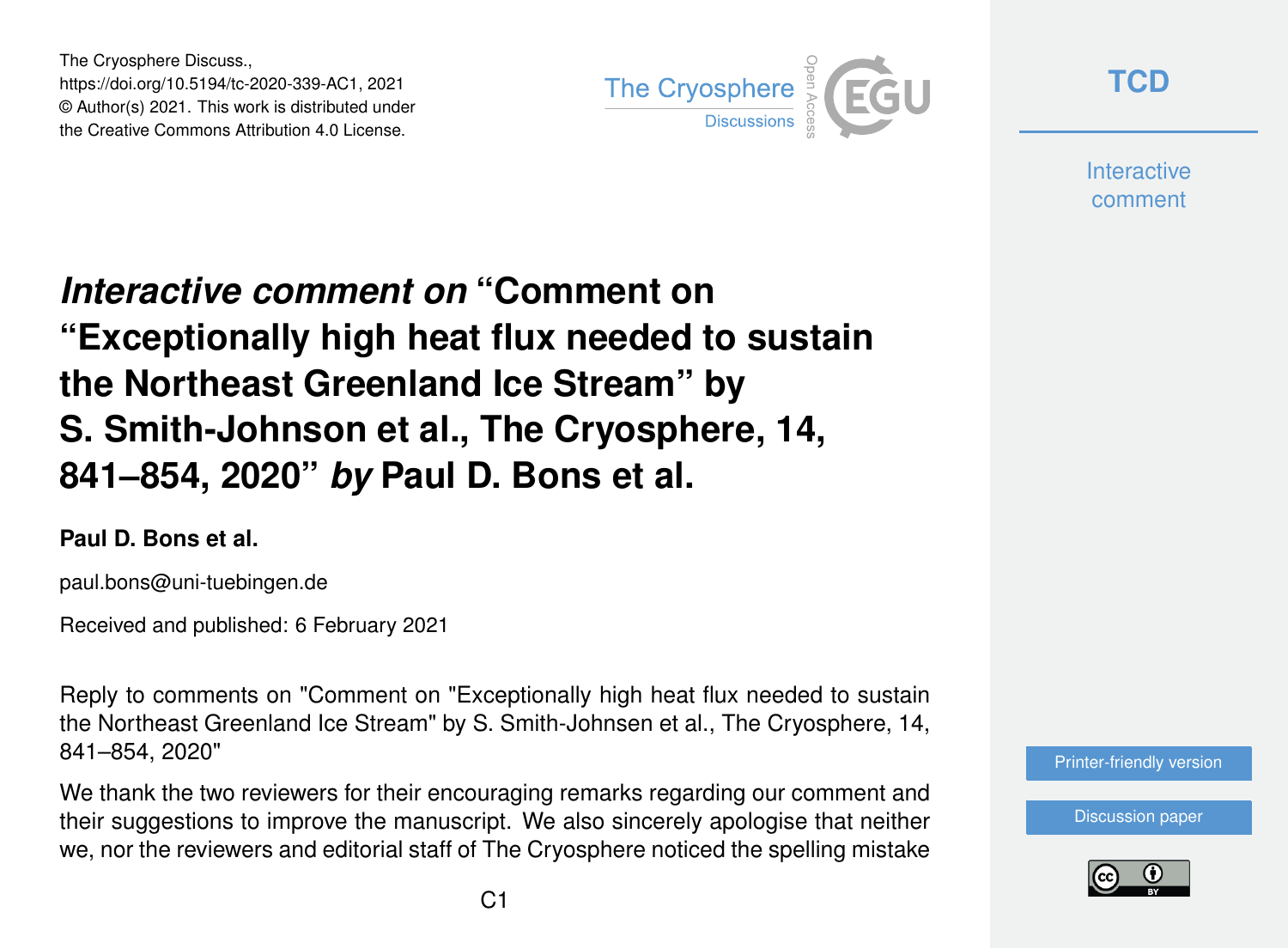in the first-author's name. The reviewers and the authors themselves all point out two issues with our comment:

1) The authors also published another paper (Smith-Johnsen et al., 2019 - actually 2020) that explored the effect of variation in geothermal het flux (GHF) on the modelled ice flow at NEGIS. Reply: This paper was submitted before Smith-Johnsen et al. (2020a) and is referred to in paper under consideration. Smith-Johnsen et al. (2020b) only considered GHF-scenarios with a maximum of about 135 mW/m2 (Greve, 2020b). As we write in our comment, GHF values below ca. 150 mW/m2 are geologically feasible. In the discussion section of Smith-Johnsen et al. (2020b) the authors refer to higher GHF-values "We use five GHF maps to define the uncertainty bounds in the sampling studies, however, GHF values 10 times higher have been suggested for the NEGIS region (Fahnestock et al., 2001). These were not included here, as they are local findings and not spatially distributed maps, and by excluding these high values, we underestimate the ice flux uncertainties". The authors do not write that these values are unrealistic, only that these would increase the uncertainty.

2) The paper by Smith-Johnsen et al. (2020a) does point out at various points in the text that it is a modelling study and the authors also mention that the geothermal heat flux (GHF) is "exceptionally" high. Reply: In our comment, when citing the authors, we did include the caveat "In our model experiment, ...". At the very end of the conclusions, the authors write: "Hence, the minimal heat flux value needed to initiate the ice stream in our model is 970mW/m2, as proposed by Fahnestock et al. (2001). This magnitude is too high to be explained by GHF alone, and we suggest that processes such as hydrothermal circulation may locally elevate the heat flux of the area". This final conclusion does not convey the message that this is a "mere" modelling study to show what the effect of a very high GHF would be and that the high heat flux is questioned, but instead that the GHF alone cannot provide the necessary heat, and that therefore other processes may be needed instead, such as hydrothermal circulation. In our comment we discuss various processes (including hydrothermal circulation) that

# **[TCD](https://tc.copernicus.org/preprints/)**

**Interactive** comment

[Printer-friendly version](https://tc.copernicus.org/preprints/tc-2020-339/tc-2020-339-AC1-print.pdf)

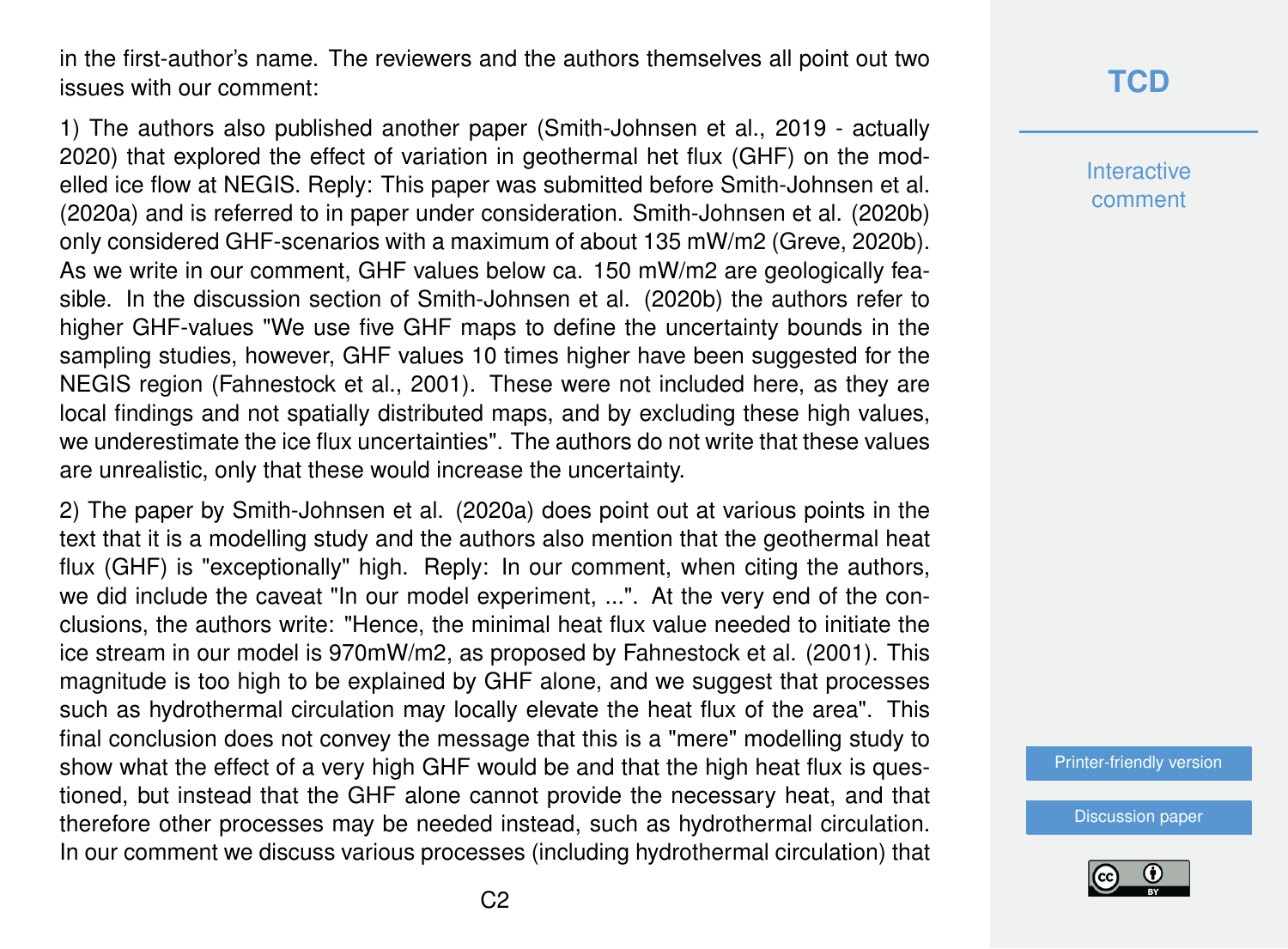could be invoked to elevate the effective heat flux that reaches the bedrock surface and come to the conclusion that it is geologically unlikely that any could raise the value to anywhere near 970 mW/m2.

Whether the authors are aware of, or even in their paper discussed the issues with very high or exceptional heat fluxes is not the main point here. The title of the Smith-Johnsen et al. (2020) paper conveys a strong, clear and unambiguous message: "Exceptionally high heat flux needed to sustain the Northeast Greenland Ice Stream". It is this "take home message" (without ifs or buts) that we take exception to and we think the reviewers support us in expressing our concerns through our comment.

Changes made:

Throughout: Correct spelling mistake in first author's name; again apologies for that.

Line 15: Reviewer Holschuh: Ultimately, the work of Smith-Johnsen et al. is not enough for you to conclude that NEGIS does not require elevated geothermal flux. You can, however, conclude that the melt rates must be lower than those proscribed in Smith-Johnson et al. This could be fixed with a simple change to line 15: "Thus, fast flow at NEGIS must be possible without the extroardinary melt rates invoked in Smith-Johnson et al." Action taken: Following the suggestion by Reviewer Holschuh, we replaced the original sentence "NEGIS is thus formed and controlled by some other, yet unknown, process" with "Fast flow at NEGIS must thus be possible without the extraordinary melt rates invoked in Smith-Johnsen et al."

Line 22: Reviewer Holschuh: This quotation contains the operative words: "in our model experiment". It is important that proper emphasis is applied to that aspect of their conclusions. Action taken: The original text was: "They conclude that "In our model experiment, a minimum heat flux value of 970 mW m-2 located close to the East Greenland Ice-core Project (EGRIP) is required locally to reproduce the observed NEGIS velocities, giving basal melt rates consistent with previous estimates. The value cannot be attributed to geothermal heat flux alone and we suggest hydrothermal cir**Interactive** comment

[Printer-friendly version](https://tc.copernicus.org/preprints/tc-2020-339/tc-2020-339-AC1-print.pdf)

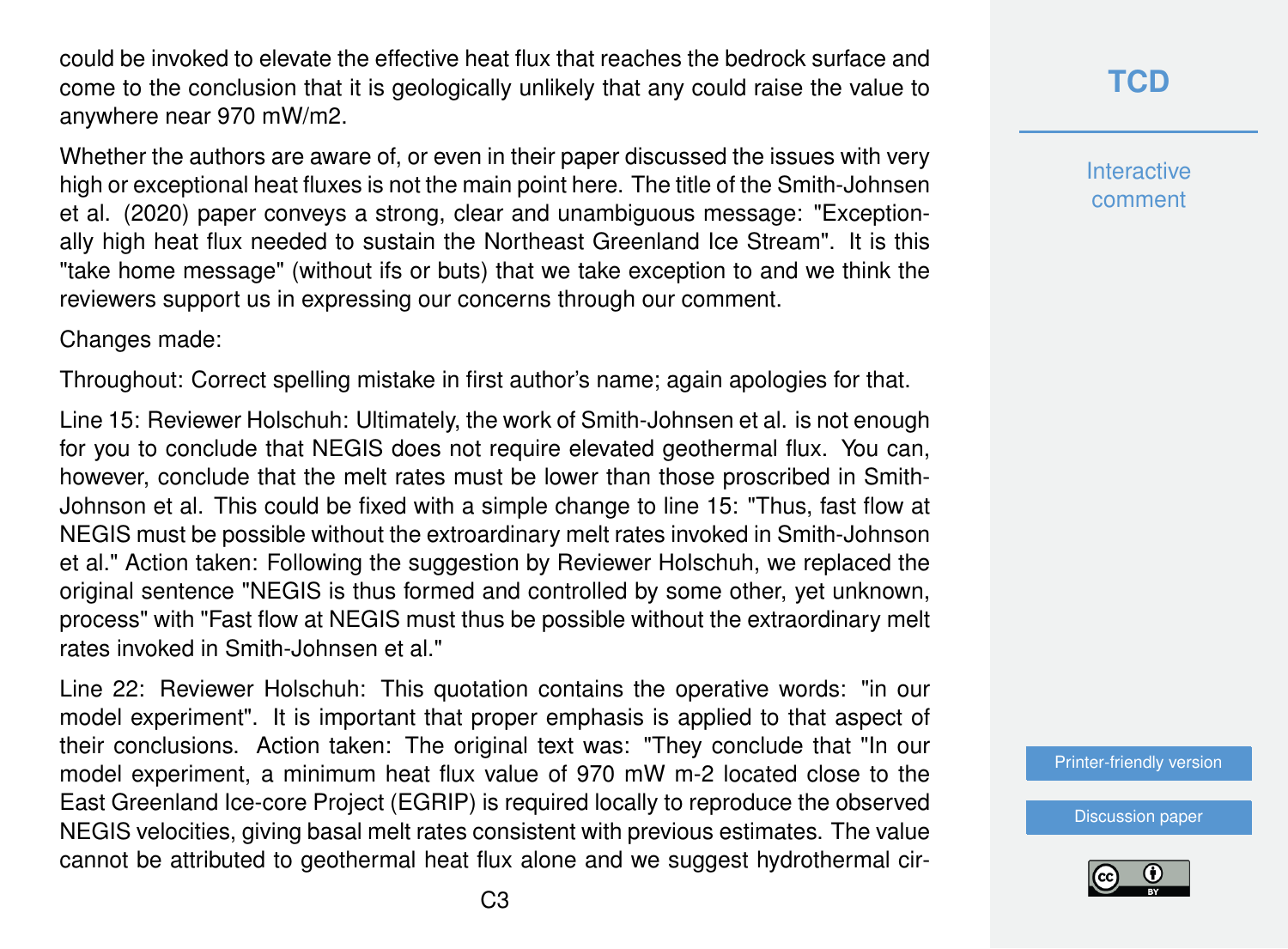culation as a potential explanation for the high local heat flux". To emphasise that this is based on a model experiment, we changed this to: "They conclude that "... a minimum heat flux value of 970 mW m-2 located close to the East Greenland Ice-core Project (EGRIP) is required locally to reproduce the observed NEGIS velocities, giving basal melt rates consistent with previous estimates. The value cannot be attributed to geothermal heat flux alone and we suggest hydrothermal circulation as a potential explanation for the high local heat flux". It should be noted that this statement is preceded by the caveat "In our model experiment". "

Line 95-99: Reviewer Holschuh: suggests replacing the last sentences with: "Given that the extraordinary heat flux invoked in Smith-Johnson et al. (2020) cannot exist at NEGIS, there must exist some other weakness in the NEGIS system that enables fast flow that is not captured by their model. While we cannot rule out a supporting role for geothermal flux at NEGIS, the flux required to produce extreme basal melt invoked by Fahnestock et al., and Smith-Johnson et al. is geologically implausible, leaving open many questions about the dynamics of the NEGIS system." Reviewer Ebbing also suggests rewording these sentences. Action taken: We took some of the suggested text from the reviewer and merged that with the original text: "Even though the extraordinary heat flux invoked in Smith-Johnsen et al. (2020) cannot exist at NEGIS, their model results are definitively useful. They indicate that some other weakness exists in the NEGIS system that enables the fast flow, most likely with a supporting role of geologically plausible heat fluxes. The studies by both Fahnestock et al. (2001) and Smith-Johnsen et al. (2020) thus highlight the exciting challenge still ahead to truly understand ice streams such as NEGIS and ice-sheet dynamics in general." Two references were removed accordingly.

Other edits: âĂć Missing reference to Rezvanbehbahani et al. (2017) added to reference list. âĂć Author J. Westhoff was accidently omitted from the author list and is now added.

References for this reply: Greve, R.: Geothermal heat flux distribution for the Green-

## **[TCD](https://tc.copernicus.org/preprints/)**

**Interactive** comment

[Printer-friendly version](https://tc.copernicus.org/preprints/tc-2020-339/tc-2020-339-AC1-print.pdf)